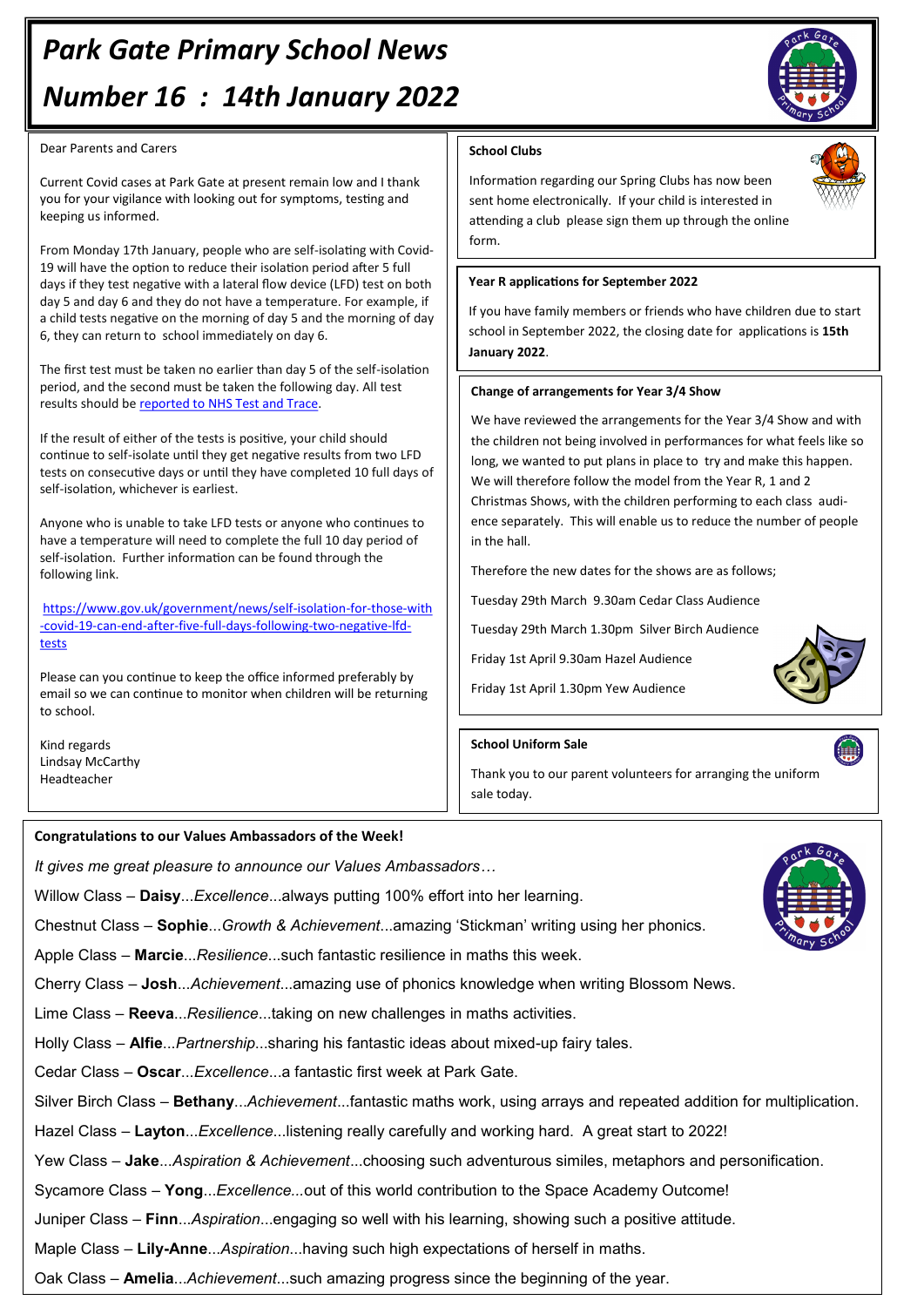#### **Cheerleading Experience Years 3 and 4**

I would like to thank Storm Athletics who visited Park Gate today to work with our Year 3 and 4 children. The children had a fantastic time!





The Coram Life Education & SCARF team will be visiting our school next week.

The children's charity Coram Life Education provides Health and Wellbeing Education support to schools. Workshops are delivered by skilled educators and the **SCARF** resource is the framework of our PDL (Personal Development Learning) education curriculum.

The fun, interactive and age-appropriate workshops help children to understand the importance of physical and emotional health; they learn vital life-skills that are also known to help their overall achievement.

- Early Years and Key Stage 1: children will learn about keeping their bodies healthy, managing feelings, being a good friend and the safe use of medicines.
- Key Stage 2: children explore emotional needs, choices that can affect health and wellbeing, qualities of friendship and how to cope with bullying and the influence of friends. They also consider the effects and risks with the use of drugs, including medicines, alcohol and tobacco as well as an understanding of how few people in their age group actually use non-medical drugs – this is social norms education.

#### **Workshops will be taking place in the classrooms as follows;**

| Date                       | Class Name                | Year           |
|----------------------------|---------------------------|----------------|
| Mon 17 <sup>th</sup> Jan   | Maple Class               | 6              |
|                            | Oak Class                 | 6              |
|                            | Lime Class                | $\overline{2}$ |
|                            | <b>Holly Class</b>        | $\overline{2}$ |
| Tues 18 <sup>th</sup> Jan  | <b>Hazel Class</b>        | 4              |
|                            | <b>Yew Class</b>          | 4              |
|                            | Apple Blossom Class       | $\mathbf{1}$   |
|                            | Cherry Blossom Class      | 1              |
| Weds 19 <sup>th</sup> Jan  | <b>Sycamore Class</b>     | 5              |
|                            | Juniper Class             | 5              |
|                            | <b>Willow Class</b>       | R              |
| Thurs 20 <sup>th</sup> Jan | Cedar Class               | 3              |
|                            | <b>Silver Birch Class</b> | 3              |
|                            | <b>Chestnut Class</b>     | R              |